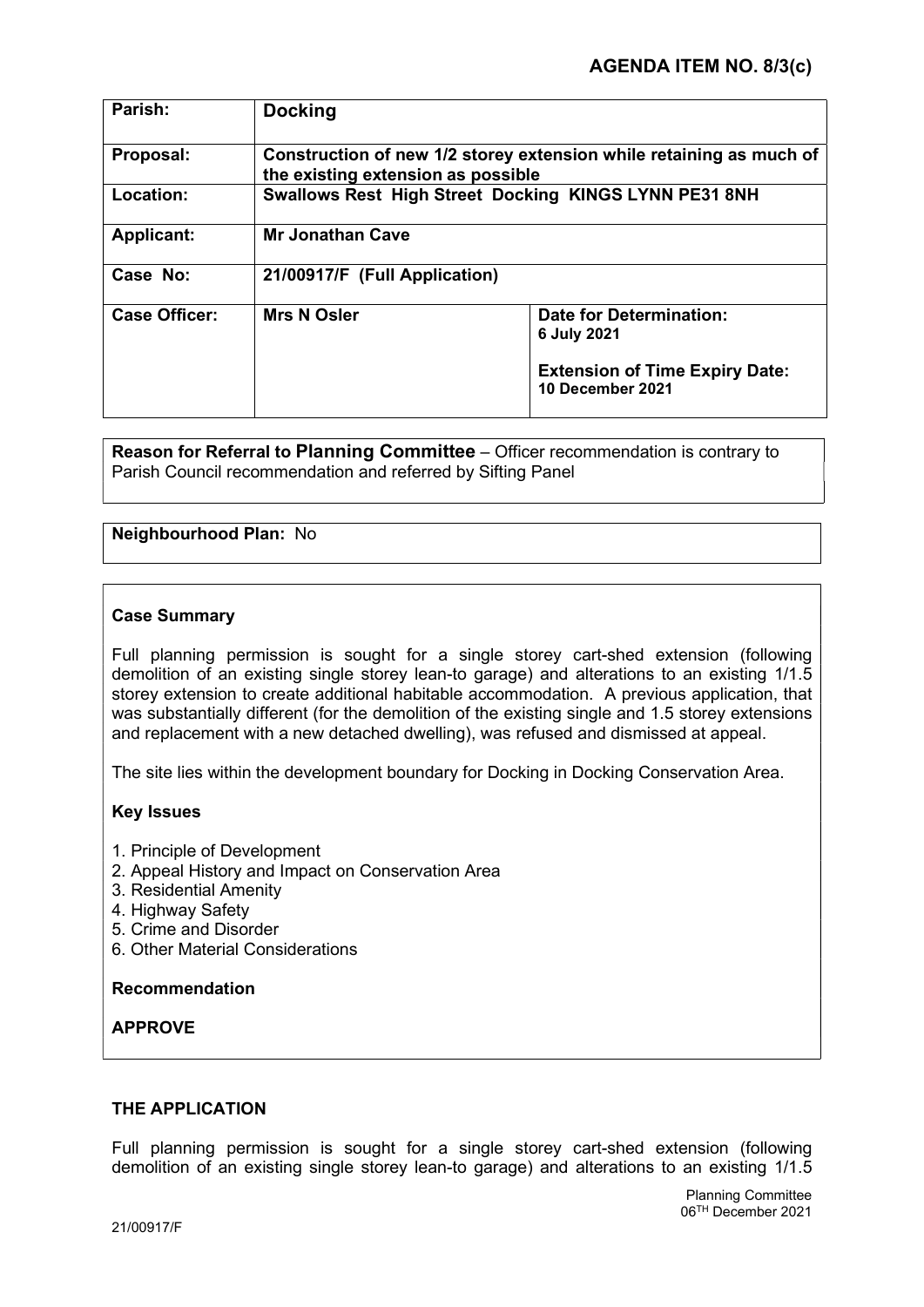storey extension to create additional habitable accommodation. A previous application, that was substantially different (for the demolition of the existing single and 1.5 storey extensions and replacement with a new detached dwelling), was refused and dismissed at appeal (appeal decision attached).

The application was refused for the following reason:

The development would result in the site being dominated by the two dwellings and their car parking and turning areas, with very little garden area provided. The proposal would erode the open character of this part of the Docking conservation area, degrade its historic character and cause harm to the significance of Swallows Rest as a non-designated heritage asset. The proposal would cause less than substantial harm to the conservation area and the harm isn't outweighed by the limited public benefits of the scheme. The proposal is therefore contrary to Policies CS06, CS08 and CS12 of the Core Strategy (2011), Policy DM15 of the Site Allocations and Development Management Policies Plan (2016) and Part 16 of the NPPF (2019).

The existing dwelling is very small and comprises: two bedrooms, and a bathroom at first floor level and a very small living room and kitchen / diner in the two-storey element with a store in the 1.5 storey element and an outbuilding / garage in the single storey element.

The resultant dwelling would compromise three bedrooms and a bathroom at first floor level (two bedrooms and a bathroom in the two-storey element served by the existing stairs and one-bedroom in the extended / altered 1.5 storey element served by an additional staircase.) At ground floor level there would be a lounge and kitchen in the existing two-storey element and a dining room in the 1.5 storey element. The single storey element would be demolished and replaced with a single storey element accommodating a W/C and boot-room and undercover car park area. Materials are as existing or to be confirmed (secured by condition.)

The site lies within the development boundary for Docking in Docking Conservation Area.

Unpermitted fencing is subject to separate enforcement investigation.

## SUPPORTING CASE

This proposal is to reconfigure and restore an existing building already present on the site and joined to the existing dwelling. The proposals have been sensitively designed to take into account the character of the existing property and have been reduced in scale during the application process to take on board previous comments from the Parish Council. The addition of the car port seeks to reduce the overall visual impact of parked cars on the site.

The Parish council object to the proposed scheme but this is not a proposal for two dwellings, additionally most domestic properties have two or more doors one as a guest, semi-public, entrance and the other a more private 'dirty' entrance to be used by the occupants day to day when coming back from the beach or in from gardening. More often than not we put this entrance closer to utilities as we have with this scheme. An additional staircase had to be used as the first floor of the existing dwelling is very cramped and the addition of first floor circulation space would be a waste of space and potentially lead to the loss of a bedroom. The internal character of the existing property is also retained by not adding a staircase.

The existing fence present on the site does not form part of this application.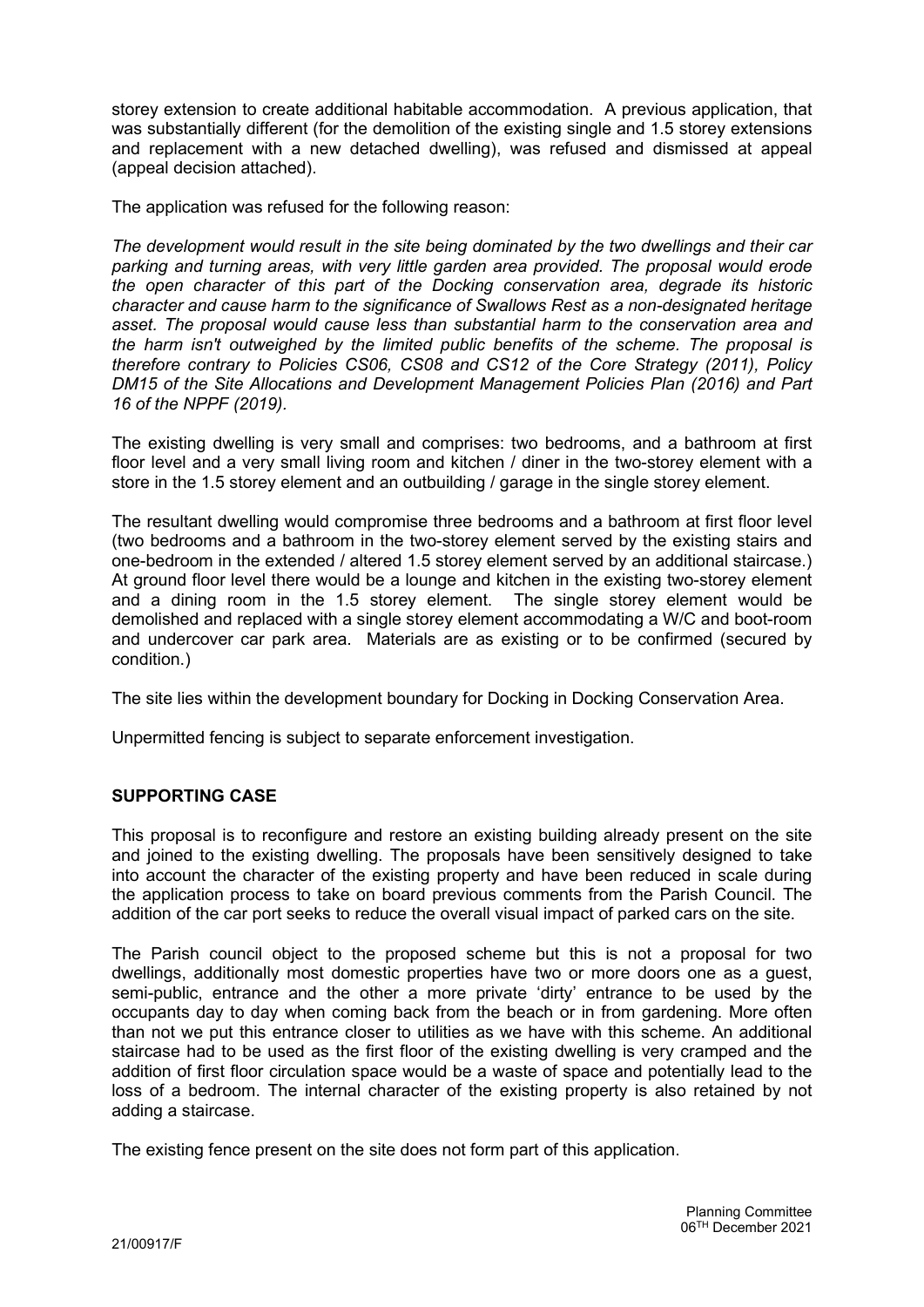We have no objections from any other consultee and no negative public comments.

# PI ANNING HISTORY

20/00201/F: Application Refused: 09/04/20 - Proposed dwelling following sub-division and alterations to donor dwelling: Appeal Dismissed 27/09/20

19/01510/F: Application Refused: 05/12/19 - Proposed dwelling following sub-division and alterations to donor dwelling

## RESPONSE TO CONSULTATION

Parish Council: The Parish Council still OBJECT to revised plans as it has not addressed any of their concerns which have been expressed.

Swallows Rest is situated in a conservation area and has a historic character within the village, the plans that have been submitted will take away the character of the existing dwelling. For these reasons, the application would fail to comply with:

- Part 16 of the NPPF (2019)
- Policy CS06 and CS12 of King's Lynn & West Norfolk Borough Council Local Development Framework – Core Strategy (2011)
- DM15 of Site Allocations and Development Management Policies Plan (2016)
- The Parish Council also feel that the site will be over developed if an additional dwelling were to be built and this would fail to meet:
- Policy CS08 of King's Lynn & West Norfolk Borough Council Local Development Framework – Core Strategy (2011).

With the plans clearly showing that the property would have 2 entrances along with 2 staircases meaning that if converted they would then turn into the 2 dwellings which the applicant has applied for previously.

The fence which they have erected is not in keeping with the conservation area and does not look nice and spoils the look of the character property.

Highways Authority: NO OBJECTION - I am able to comment that in relation to highways issues only, as this proposal does not affect the current traffic patterns or the free flow of traffic, that Norfolk County Council does not wish to restrict the grant of consent

Conservation: NO OBJECTION - The latest amendments are an improvement. More detail is required as to how the increased height of the wall up to the eaves, especially above the window heads is to be treated. What materials will be used and how are the eaves to be detailed?

Whist the existing elevations do not show any existing rooflights to the front, in reality there is one small existing roof light. I would prefer to see only one rooflight retained to the front rather than increase to two, this one rooflight could be relocated on the front slope if necessary or if easier, insert two rooflights to the rear, omitting all to the front.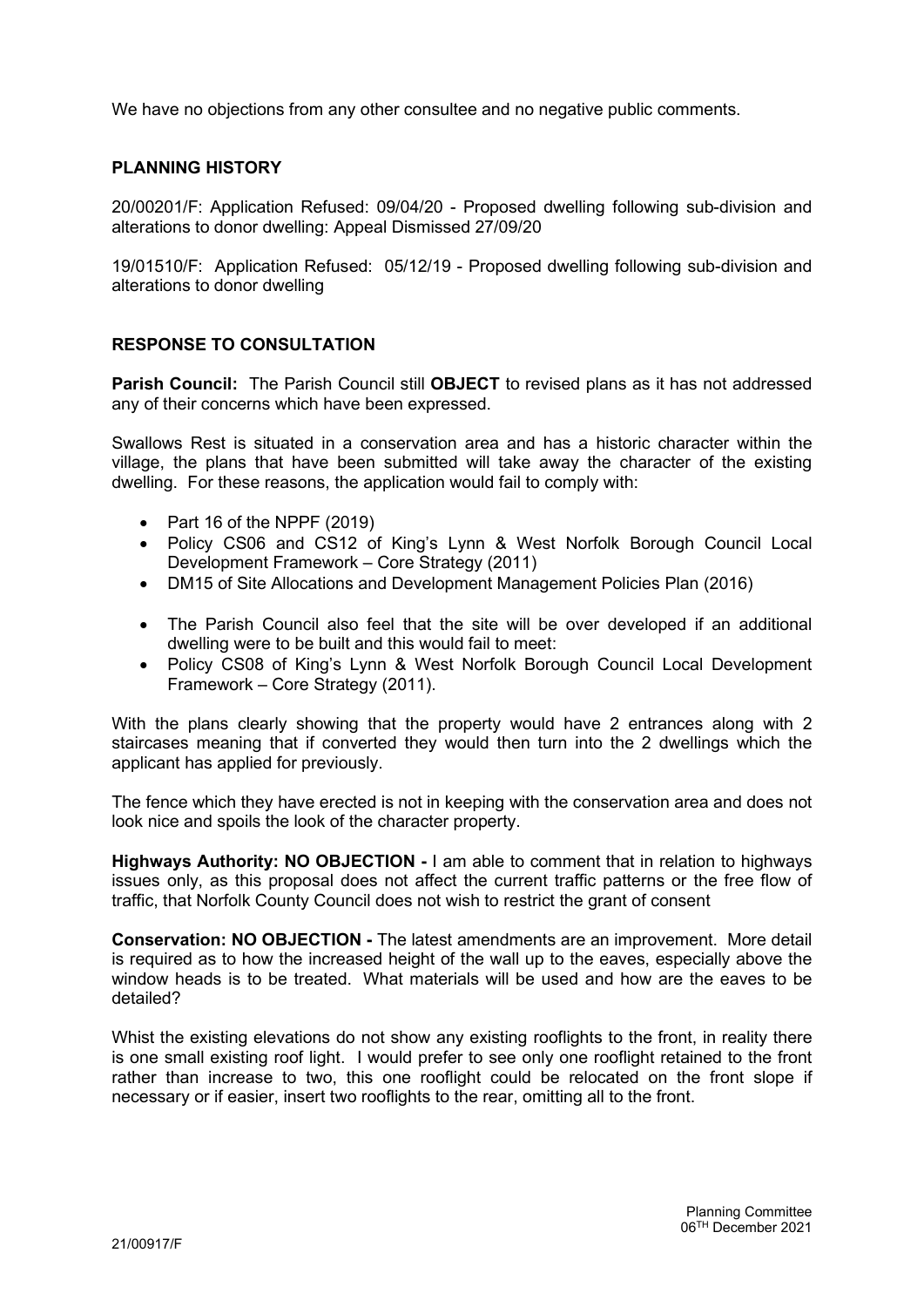## REPRESENTATIONS

NONE received at time of writing report.

#### LDF CORE STRATEGY POLICIES

- CS01 Spatial Strategy
- CS02 The Settlement Hierarchy
- CS06 Development in Rural Areas
- CS08 Sustainable Development
- CS11 Transport
- CS12 Environmental Assets

#### SITE ALLOCATIONS AND DEVELOPMENT MANAGEMENT POLICIES PLAN 2016

- DM1 Presumption in Favour of Sustainable Development
- DM2 Development Boundaries
- DM15 Environment, Design and Amenity
- DM17 Parking Provision in New Development

## NATIONAL GUIDANCE

National Planning Policy Framework (NPPF) Planning Practice Guidance (PPG) National Design Guide 2019

## PLANNING CONSIDERATIONS

The main considerations in the determination of this application are:

- Principle of Development
- Appeal History and Impact on Conservation Area
- Residential Amenity
- Highway Safety
- Crime and Disorder
- Other Material Considerations

#### Principle of Development

The application seeks alterations and extensions to an existing dwelling within the development boundary of one of the borough's Key Rural Service Centres.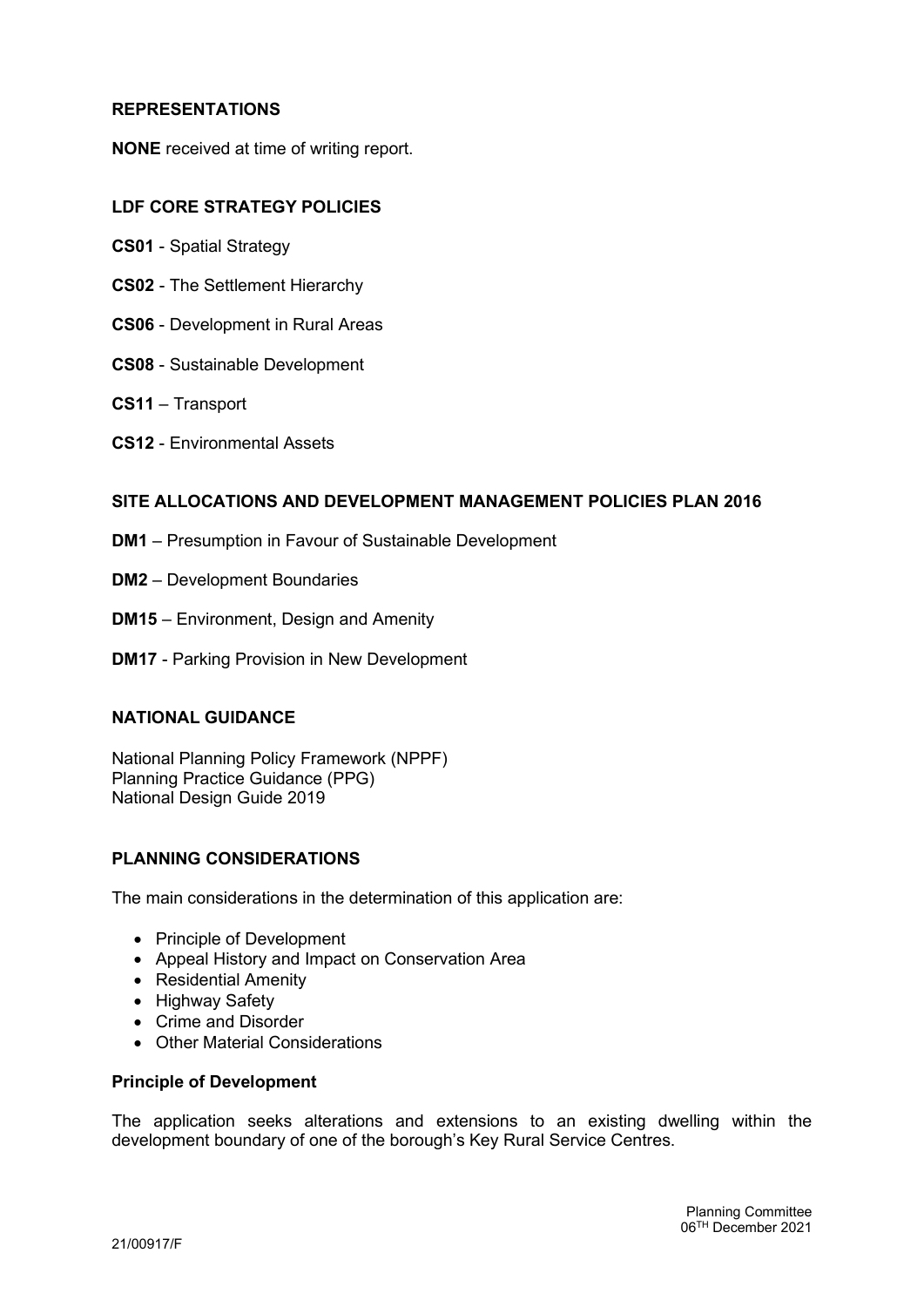The principle of the development is to be supported subject to compliance with other relevant planning policy and guidance and, in particular, the impact on the historic environment.

#### Appeal History and Impact on Conservation Area

Collectively Policies CS06, CS08 and CS12 of the King's Lynn and West Norfolk Borough Council Local Development Framework Core Strategy (2011), Policy DM15 of the Site Allocations and Development Management Policies Plan (2016) and Section 16 'Conserving and enhancing the historic environment' of the Framework (NFFP) seek to ensure that: local character and a high-quality environment is maintained, and new development preserves or enhances the historic environment and protects the heritage and cultural value of an area.

The main consideration in relation to this aspect of the application is whether the application addresses the reasons the Inspector dismissed application 20/00201/F.

The scale and design of the altered 1.5 storey and replacement single storey elements have both been significantly reduced since the application was first received to address the concerns of the LPA, Conservation Officer and to seek to address the issues for dismissal of the previous application. The development is now subservient in scale and design to the main dwelling and as outlined below is now considered to address the concerns of the Inspector.

The Inspector described the site as follows: The appeal site is located on High Street and comprises an attractive property and associated garden. The dwelling is set back into the site and comprises a traditional, two-storey dwelling with a single storey side extension and outbuilding. The property is identified as an Important Unlisted Building within the Docking Conservation Area.

The Conservation Area extends along the main road through Docking and incorporates a large area of land to the South. The appeal site is located within the eastern part. Within this part of High Street, the appeal site and property make a positive contribution to the Conservation Area as a result of its age, traditional appearance and prominence. The set back of the dwelling provides some relief from the immediate prevailing built form of properties close to the pavement.

In relation to the impact of the previous application the Inspector considered that: The addition of a second dwelling into the appeal site would result in two separate areas of garden for each property along with parking and a shared turning area. Due to the location of the existing property, the main gardens and outdoor areas would be to the front of the dwellings, adjacent to High Street. Although the proposed parking for each property has been relocated to the sides of the site, the shared turning area and driveways would still result in a substantial and dominant area of hard standing to the site frontage which would be prominent within the street scene.

He continued by stating: Whilst the proposed gardens would be modest, they would provide a reasonable area of outdoor space for each property. However, they would not be of a size to sufficiently soften and mitigate the visual impact of the amount of hardstanding proposed. As a result, the development overall would have an urbanising effect and the site would appear overdeveloped. This would result in the erosion of the gap in the built form currently experienced within the streetscene which would be harmful to the historic character of the area and the integrity of the existing dwelling.

The proposed dwelling would entail the removal of the existing single storey side elements. These are in a reasonably poor state of repair, the shed in particular. However, whilst the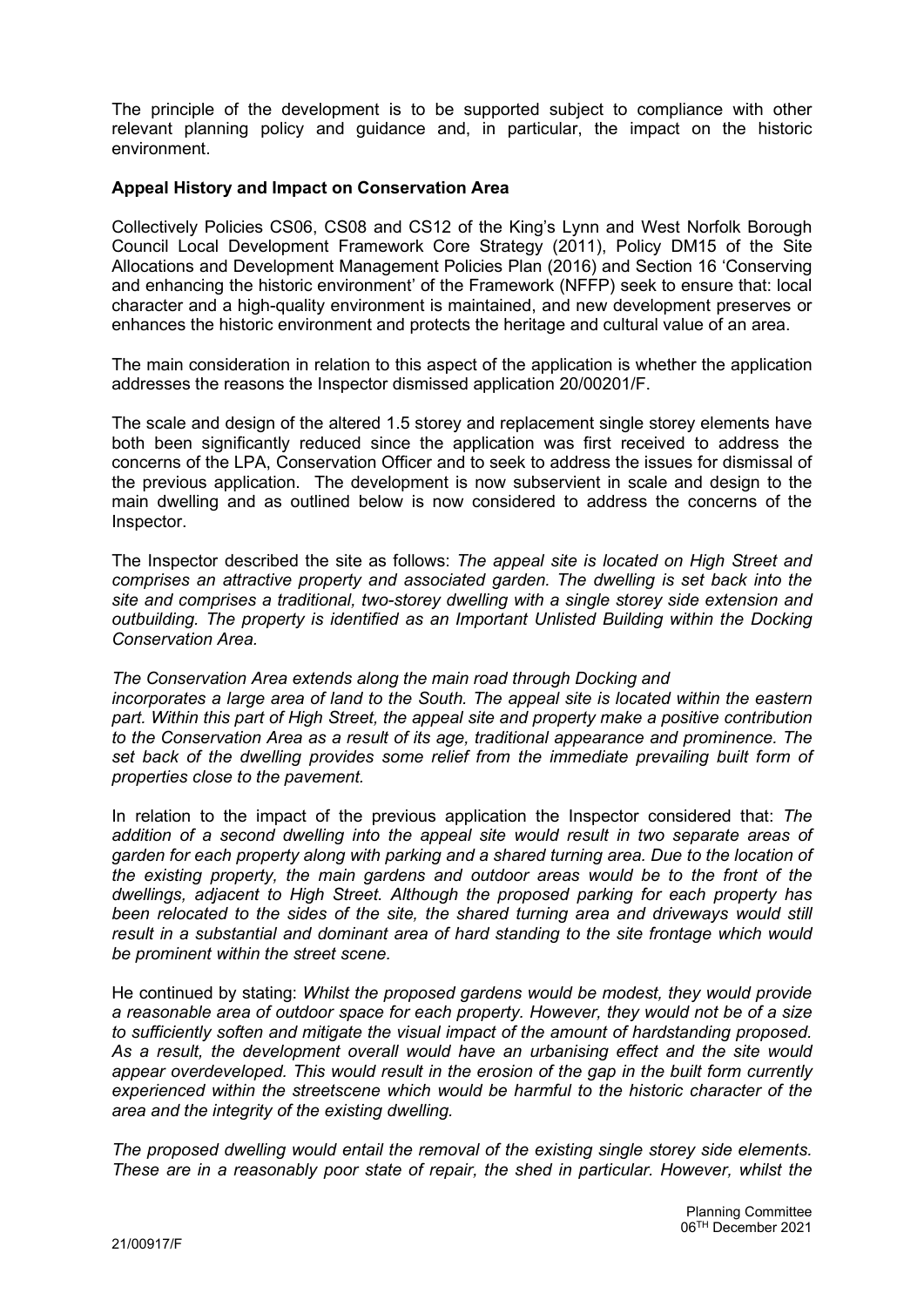single storey structures do detract to a degree from the overall appearance of the property and surroundings, the provision of a new two storey dwelling in their place would significantly alter the character and appearance of the appeal site and surroundings to a harmful degree.

The Inspector concluded: For the above reasons I conclude that the proposed development would not preserve or enhance the character or appearance of the Docking Conservation Area. It would therefore be harmful in this regard. This harm would be less than substantial and accordingly, in line with paragraph 196 of the National Planning Policy Framework (2019) (the Framework), should be weighed against the benefits of the proposed development.

The application before members is for alterations to the existing 1.5 storey element and replacement of the single-storey element. In this regard it is substantially different to the appeal application as it retains most of the original structures and does not propose a new dwelling with the subdivision of the site that that would entail. The proposal is therefore considered to address these reasons the Inspector dismissed the appeal.

The erosion of the gap and urbanising effect are also almost wholly eradicated by virtue of retaining and altering, with only a slight increase in height to enable accommodation in the roof space, the existing 1.5-storey structure. The retention and improvement of this element and replacement of the single-storey element completely are considered to not only preserve the existing character of the Conservation Area (as described by the Inspector) but enhance it by improving these aspects. The Conservation Officer raises no objection but does require additional information in relation to elevational treatment and materials which can be suitably conditioned if permission is granted.

It is therefore considered that the proposed development wholly addresses the reasons the Inspector dismissed the previous appeal and results in an extended dwelling that would better meet the needs of a family and would also preserve and arguably enhance the character of the Conservation Area.

Consequently your officers consider that the development, that is the subject of this latest application, would comply with Policies CS06, CS08 and CS12 of the King's Lynn and West Norfolk Borough Council Local Development Framework Core Strategy (2011), Policy DM15 of the Site Allocations and Development Management Policies Plan (2016) and Section 16 [Conserving and enhancing the historic environment] of the Framework which collectively seek to ensure that: local character and a high-quality environment is maintained, and new development preserves or enhances the historic environment and protects the heritage and cultural value of an area.

## Residential Amenity

The property to the east of the dwelling will be largely unaffected by the proposed development. As will the properties to the north and west that are separated by vehicular accesses. The slight increase in height of the altered 1.5-storey element and replaced single storey element would not have any material overbearing or overshadowing impacts due to the distances, orientation, and nature of this separation (accesses). Likewise, there would be no material overlooking to any sensitive areas of neighbouring properties due to the distances involved. Furthermore, the existing first floor window on the western elevation of the 1.5 storey element is removed from the proposed plans.

NO OBJECTIONS have been received from the occupiers of neighbouring dwellings.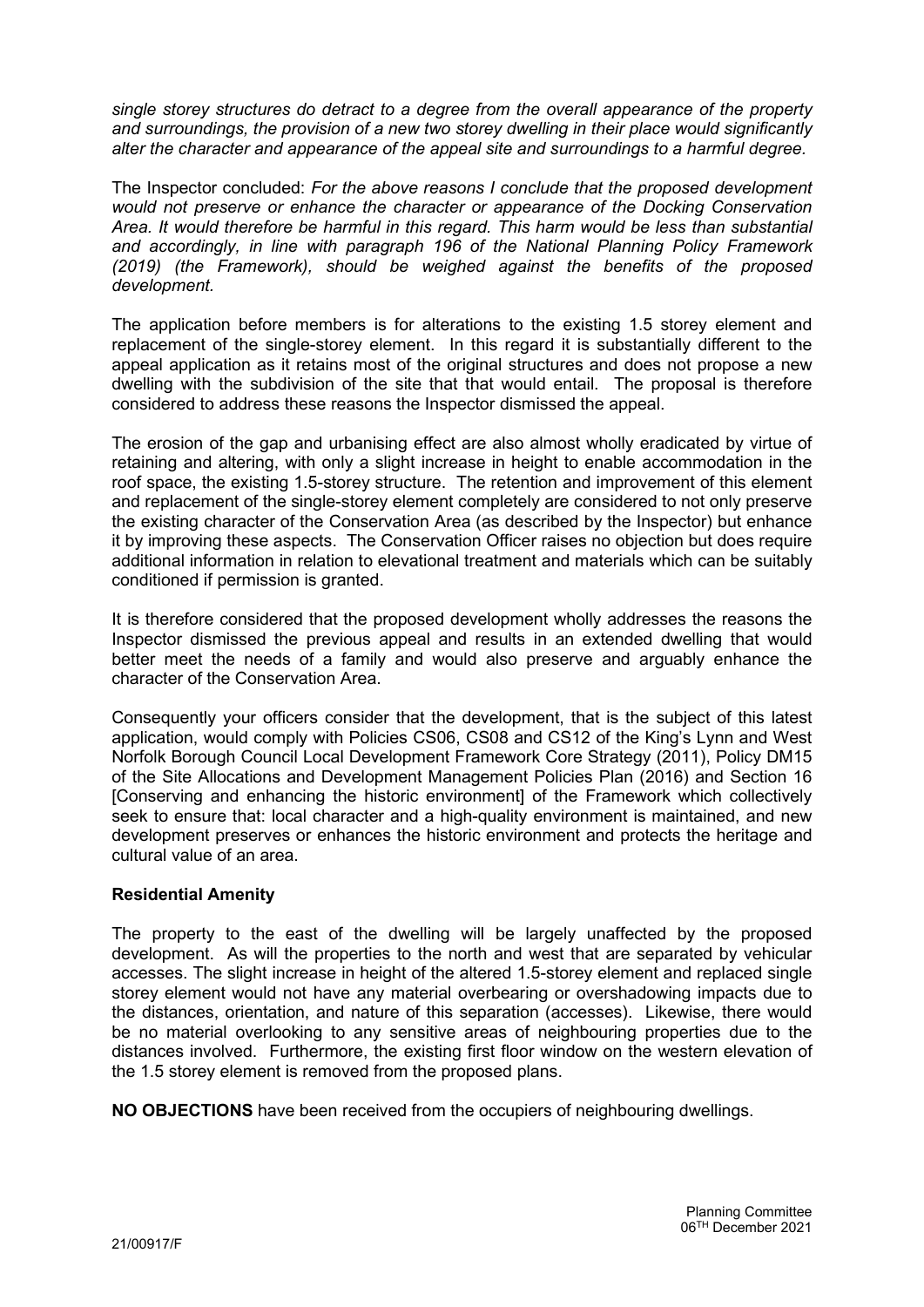## Highway Safety

The application does not materially increase the use of the site and therefore the Local Highway Authority raises no objection on the grounds of highway safety.

#### Crime and Disorder

There are no specific crime and disorder issues arising from the proposed development.

#### Other Material Considerations

In relation to the Parish Council's comments your officers respond as follows:

The plans that have been submitted will take away the character of the existing dwelling. As outlined in the main body of the report your officers consider that the character of the existing dwelling is not only retained but enhanced by the proposed application.

The site will be over developed if an additional dwelling were to be built. The application is not for an additional dwelling.

The plans clearly show that the property would have 2 entrances along with 2 staircases meaning that if converted they would then turn into the 2 dwellings which the applicant has applied for previously. The dwelling has no rear amenity space and therefore the dwelling's amenity space is to the front. Your officers consider the desire to have patio doors onto this area from the dining room along with a main front door and side door via the cart shed are appropriate. Two staircases are required due to the very restricted size of the dwelling. Such a scenario is not unheard of when extending very small cottages. The dwelling could not be subdivided into two without planning permission. The Inspector's concerns regarding subdivision of the site (rather than the dwelling itself) would therefore have to be addressed if such an application were made.

The fence which has been erected is not in keeping with the conservation area and does not look nice and spoils the look of the character property. The fence does not benefit from planning permission. The proposed plans do not show the fence and therefore the fence will not gain planning permission by virtue of the current application. A separate enforcement investigation is dealing with this matter.

#### **CONCLUSION**

The proposed development is for extensions / alterations to an existing dwelling. The extensions and alterations are considered to respect the existing dwelling which is an important contributor to the Conservation Area. The proposal is substantially different to a recent refusal on the site that was dismissed at appeal and is considered to fully address the issues raised by the Inspector. No objections have been raised on technical grounds. Whilst contrary to the views of the Parish Council it is considered that the proposed development preserves and arguably enhances the character of the Conservation Area and should be approved subject to the following conditions.

#### RECOMMENDATION:

APPROVE subject to the imposition of the following condition(s):